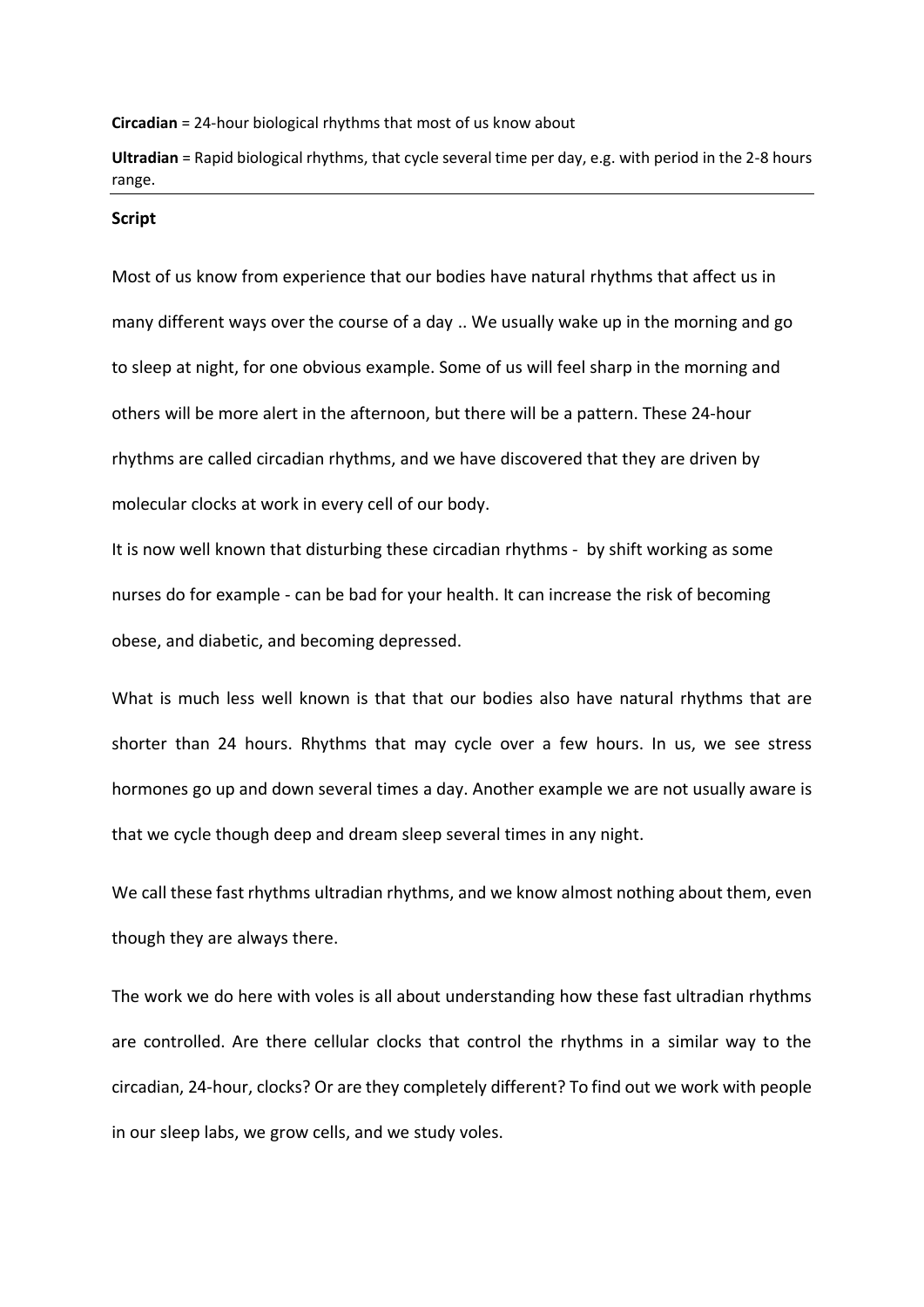Why voles? Well, voles happen to have very strong ultradian rhythms. Typically they are awake for an hour and a half, then sleep for an hour, and then wake again. This routine continues day and night, so in many ways, their day is only 2 and a half hours long. In fact, their ultradian rhythms are so strong that it is almost impossible to detect any circadian rhythms. Voles show very strong ultradian rhythms, but in fact all animals, including us, show ultradian rhythms.

So what exactly do we do with these voles. Well, to begin with we looked at what changes in their bodies during their normal ultradian day. For instance, we took pin pricks of blood from their tail to measure changes in the electrical properties of their blood cells over an ultradian day. We have also surgically places brain electrode into some voles. These electrodes wirelessly transmit information about the activity of the brain, without interfering with the voles normal behaviours such as eating, sleeping and socialising. But to find out what happens inside the cells of the voles, we sometimes put them down, and remove cells and tissue to look at in detail.

So far, in our human, vole and cell experiments, we have discovered that ultradian rhythms operate independently of circadian rhythms. In cells we know that about 10% of genes have an activity patterns that is circadian, and there are other genes, that shown an ultradian activity pattern of just a few hours. We can get voles to shift their feeding times, by when we give them food. This changes their ultradian behaviour, and is matched with changes in the expression of some genes in the liver.

We are still looking for the clock the drives these ultradian rhythms. We have learnt that these rhythms can be seen in the cell's metabolism, and we see them in the every day behaviour of